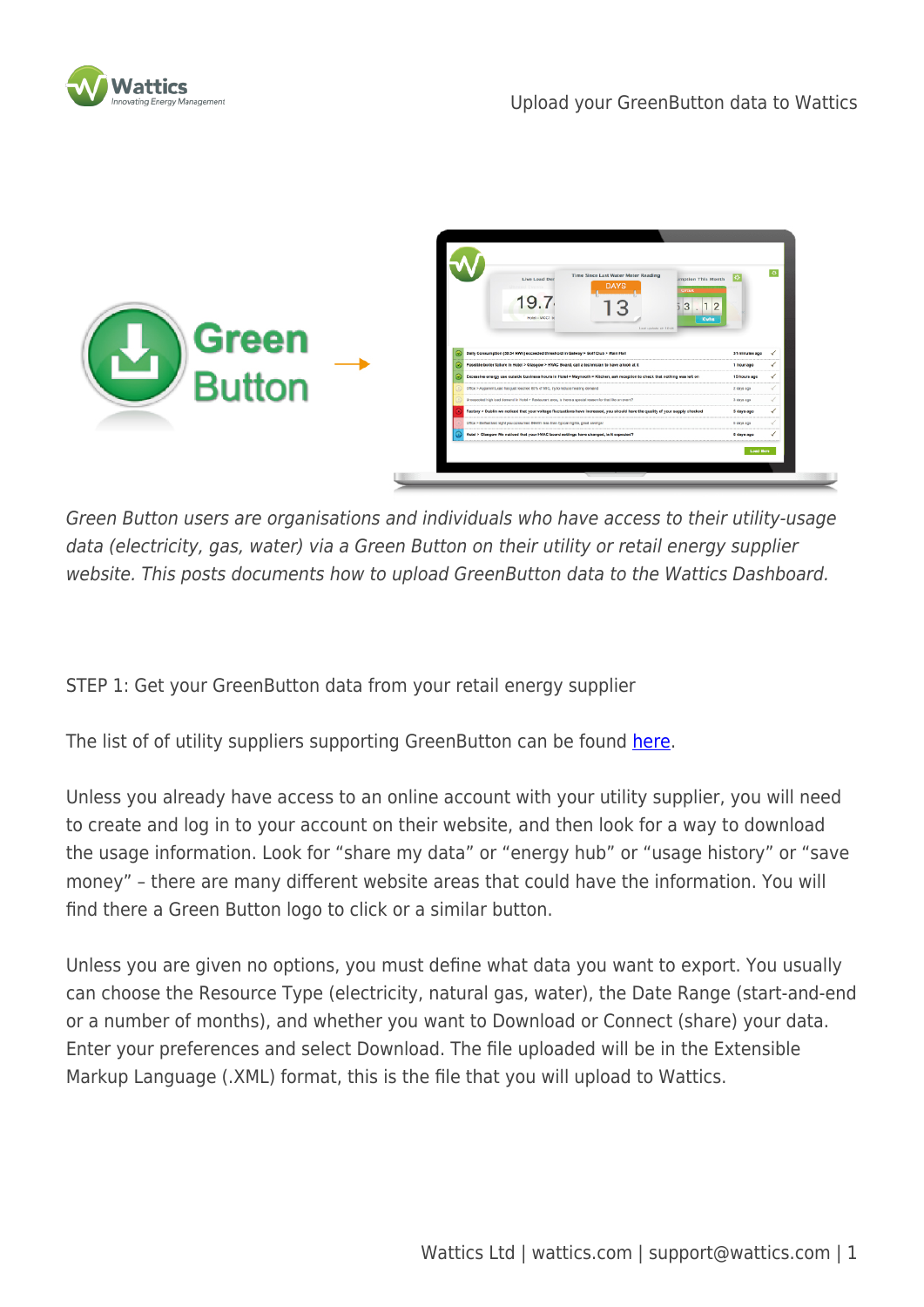

STEP 2: Log in to your Wattics dashboard to import your GreenButton data

Set up a Wattics Dashboard account on **wattics.com**. Once logged in, click on your name in the top right hand corner of the dashboard to select **Import Data**.



In the **User** tab, you can either:

1) Create a new user if you want a person with no dashboard account to be notified of that data import and be given access to the dashboard (e.g. you upload historical data for a new customer installation)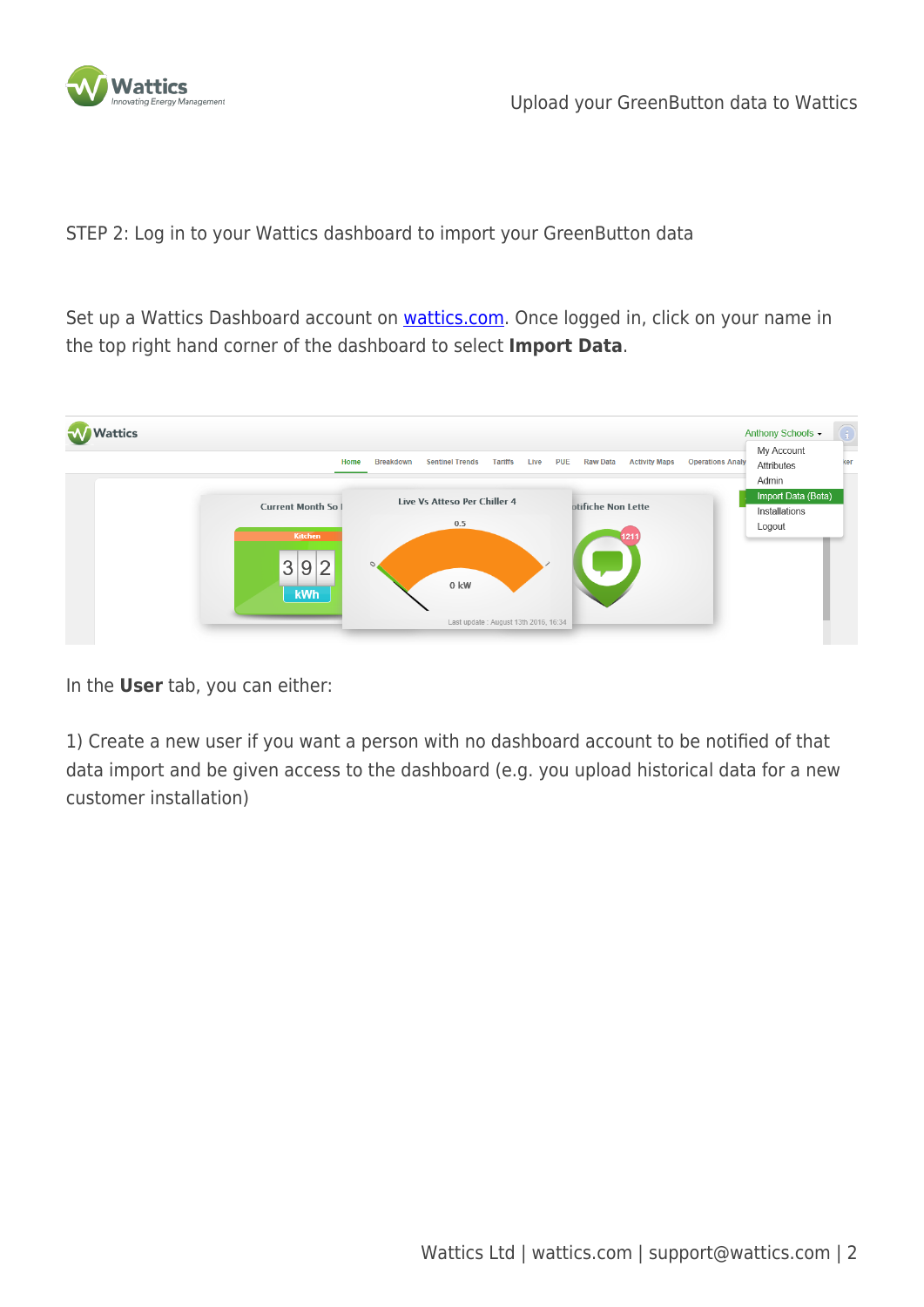

| Choose the user to associate the data                              |             |
|--------------------------------------------------------------------|-------------|
|                                                                    |             |
|                                                                    |             |
| <b>New user</b>                                                    |             |
| $\odot$ Yes $\odot$ No                                             |             |
| First name *                                                       |             |
| John                                                               |             |
| Last name *                                                        |             |
| Doe                                                                |             |
| $E$ -mail $*$                                                      |             |
| john.doe@wattics.com                                               |             |
| Plan <sup>*</sup><br>Extra large<br>Extra small<br>Large<br>Medium | <b>Next</b> |

2) Select an existing Wattics user to which that data import will be associated to (e.g. yourself or the person in charge at the site)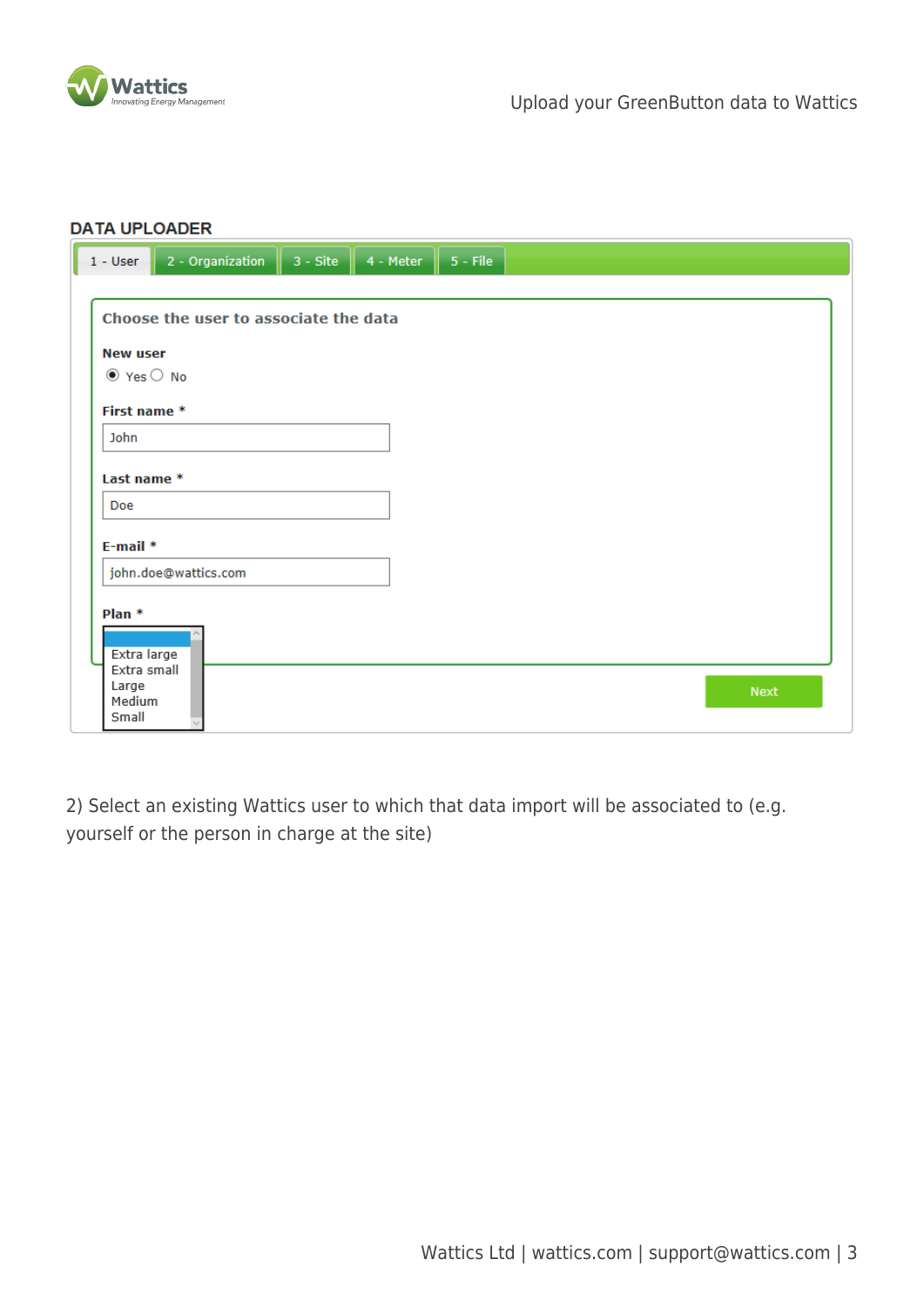

| $1 - User$            | 2 - Organization                      | $3 - Site$ | 4 - Meter | $5 -$ File |  |  |  |  |             |  |
|-----------------------|---------------------------------------|------------|-----------|------------|--|--|--|--|-------------|--|
|                       | Choose the user to associate the data |            |           |            |  |  |  |  |             |  |
| <b>New user</b><br>O. | Yes <sup><sup>O</sup> No</sup>        |            |           |            |  |  |  |  |             |  |
| $E$ -mail $*$         |                                       |            |           |            |  |  |  |  |             |  |
|                       | anthony.schoofs@wattics.com           |            |           |            |  |  |  |  |             |  |
|                       |                                       |            |           |            |  |  |  |  | <b>Next</b> |  |
|                       |                                       |            |           |            |  |  |  |  |             |  |

You must then fill in the details about where the data should be located in your dashboard. For that you will need to link the data to an existing organisation, site or meter, or create new ones.



The first step is to select whether you want to create a new organization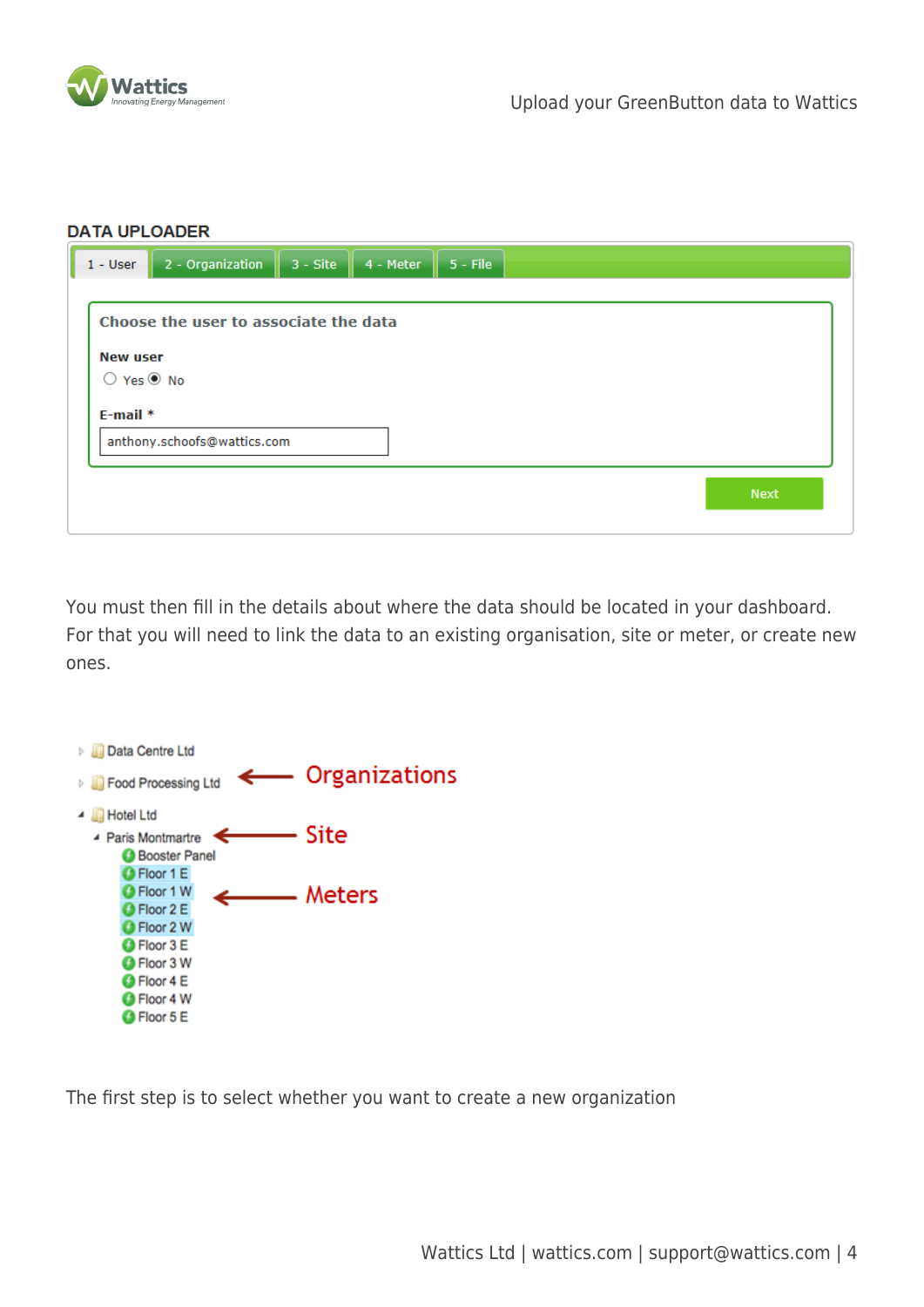

| 2 - Organization<br>$1 - User$                | $3 - Site$<br>4 - Meter | $5 -$ File  |
|-----------------------------------------------|-------------------------|-------------|
| Choose the organization to associate the data |                         |             |
| <b>New organization</b>                       |                         |             |
| $\odot$ Yes $\odot$ No<br>Name *              |                         |             |
| <b>Electric Ltd</b>                           | $\times$                |             |
| <b>Back</b>                                   |                         | <b>Next</b> |
|                                               |                         |             |

or upload data to an existing one.

## **DATA UPLOADER**

|                                  | Choose the organization to associate the data |  |
|----------------------------------|-----------------------------------------------|--|
| <b>New organization</b>          |                                               |  |
| $\bigcirc$ Yes $\circledast$ No  |                                               |  |
| Organization *                   |                                               |  |
| <b>University College Dublin</b> | $\smallsmile$                                 |  |

Then, you must decide if the data belongs to a new site within that organization, or to an existing site.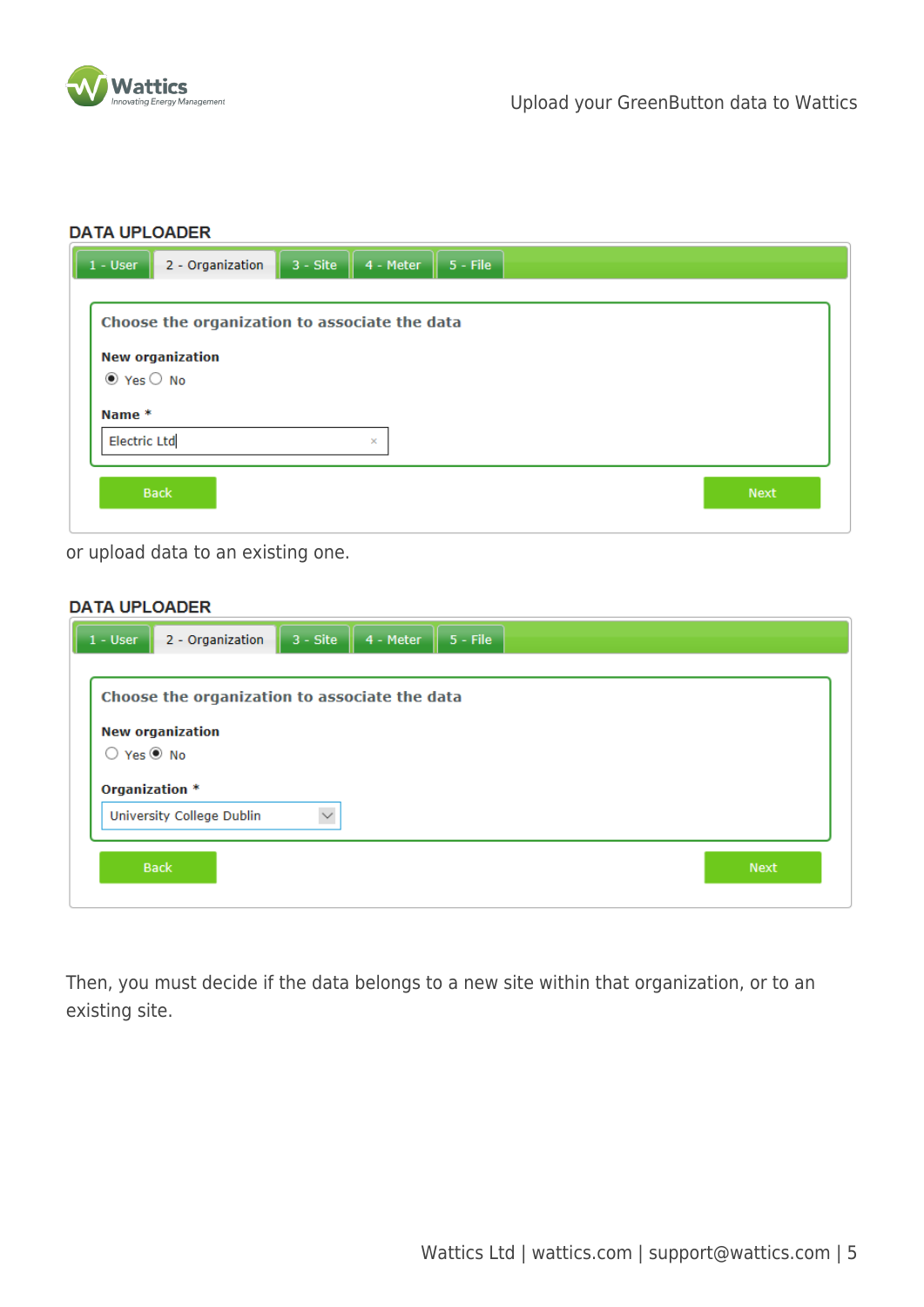

|                        | 1 - User $\parallel$ 2 - Organization $\parallel$ | $3 - \text{Site}$ 4 - Meter   5 - File |  |  |      |
|------------------------|---------------------------------------------------|----------------------------------------|--|--|------|
|                        |                                                   |                                        |  |  |      |
|                        | Choose the site to associate the data             |                                        |  |  |      |
| <b>New site</b>        |                                                   |                                        |  |  |      |
| $\odot$ Yes $\odot$ No |                                                   |                                        |  |  |      |
| Name *                 |                                                   |                                        |  |  |      |
|                        | New York Office                                   |                                        |  |  |      |
|                        |                                                   |                                        |  |  |      |
| Country *              |                                                   |                                        |  |  |      |
| <b>United States</b>   | $\checkmark$                                      |                                        |  |  |      |
|                        | State/County *                                    |                                        |  |  |      |
| New York               |                                                   |                                        |  |  |      |
| <b>Address 1</b>       |                                                   |                                        |  |  |      |
|                        | New York City                                     |                                        |  |  |      |
|                        |                                                   |                                        |  |  |      |
| <b>Address 2</b>       |                                                   |                                        |  |  |      |
| Manhattan              |                                                   | ×                                      |  |  |      |
| <b>Address 3</b>       |                                                   |                                        |  |  |      |
|                        |                                                   |                                        |  |  |      |
|                        |                                                   |                                        |  |  |      |
|                        | <b>Back</b>                                       |                                        |  |  | Next |
|                        |                                                   |                                        |  |  |      |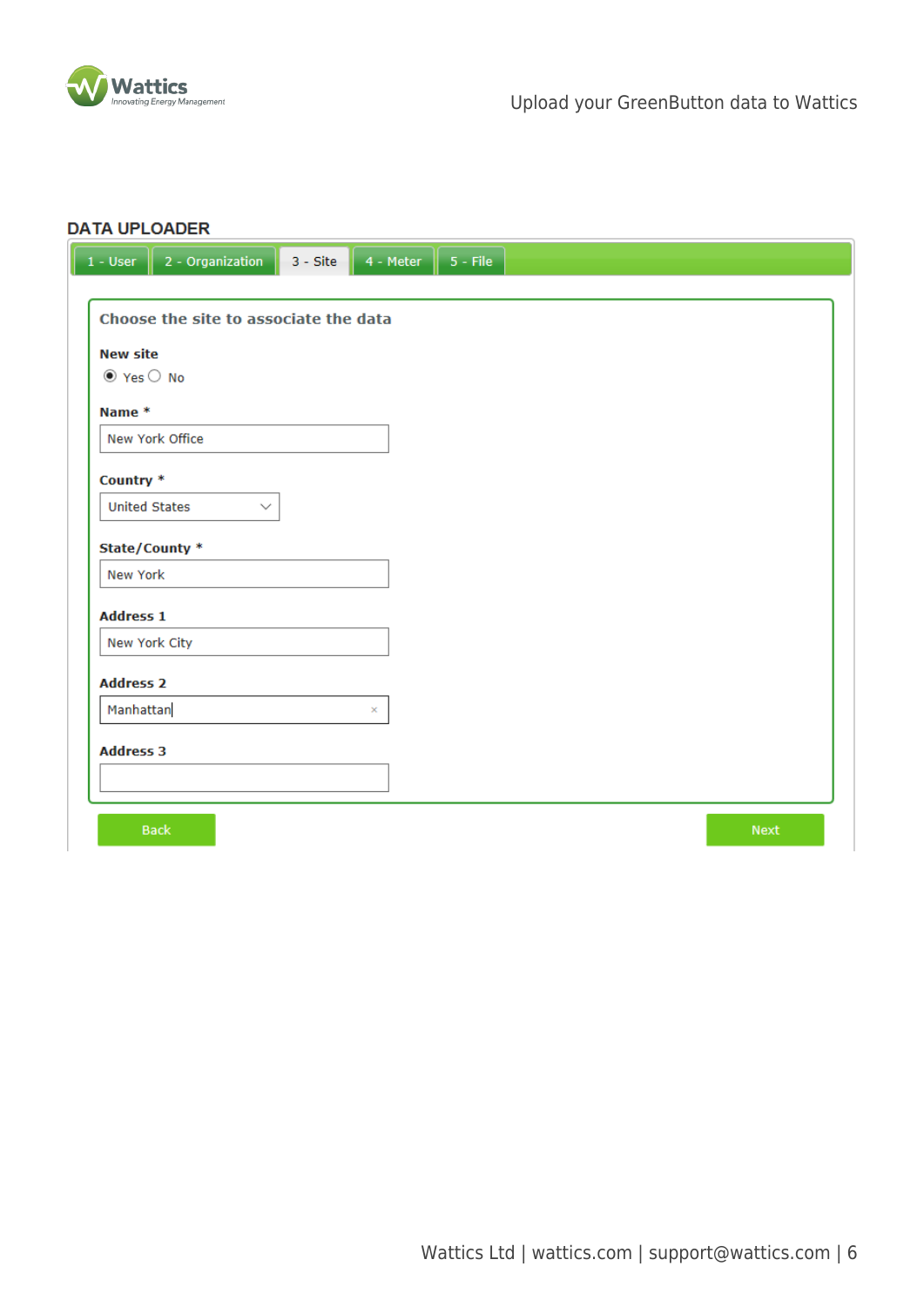

| <b>DATA UPLOADER</b>                  |          |                         |             |
|---------------------------------------|----------|-------------------------|-------------|
| 2 - Organization<br>$1 - User$        | 3 - Site | $5 -$ File<br>4 - Meter |             |
|                                       |          |                         |             |
| Choose the site to associate the data |          |                         |             |
| <b>New site</b>                       |          |                         |             |
| $\bigcirc$ Yes $\circledast$ No       |          |                         |             |
| <b>Site</b>                           |          |                         |             |
| Student Apartment $\sim$              |          |                         |             |
|                                       |          |                         |             |
| <b>Back</b>                           |          |                         | <b>Next</b> |
|                                       |          |                         |             |

Finally, you must decide if the data belongs to a new data point or an existing one. If you wish to create a new data point (meter), you must give it a name, select the meter type (use Environmental Data for any single-value measurement), and the measurement unit. For existing meters, the data uploaded will be appended to existing measurements and will overwrite existing data if some periods overlap.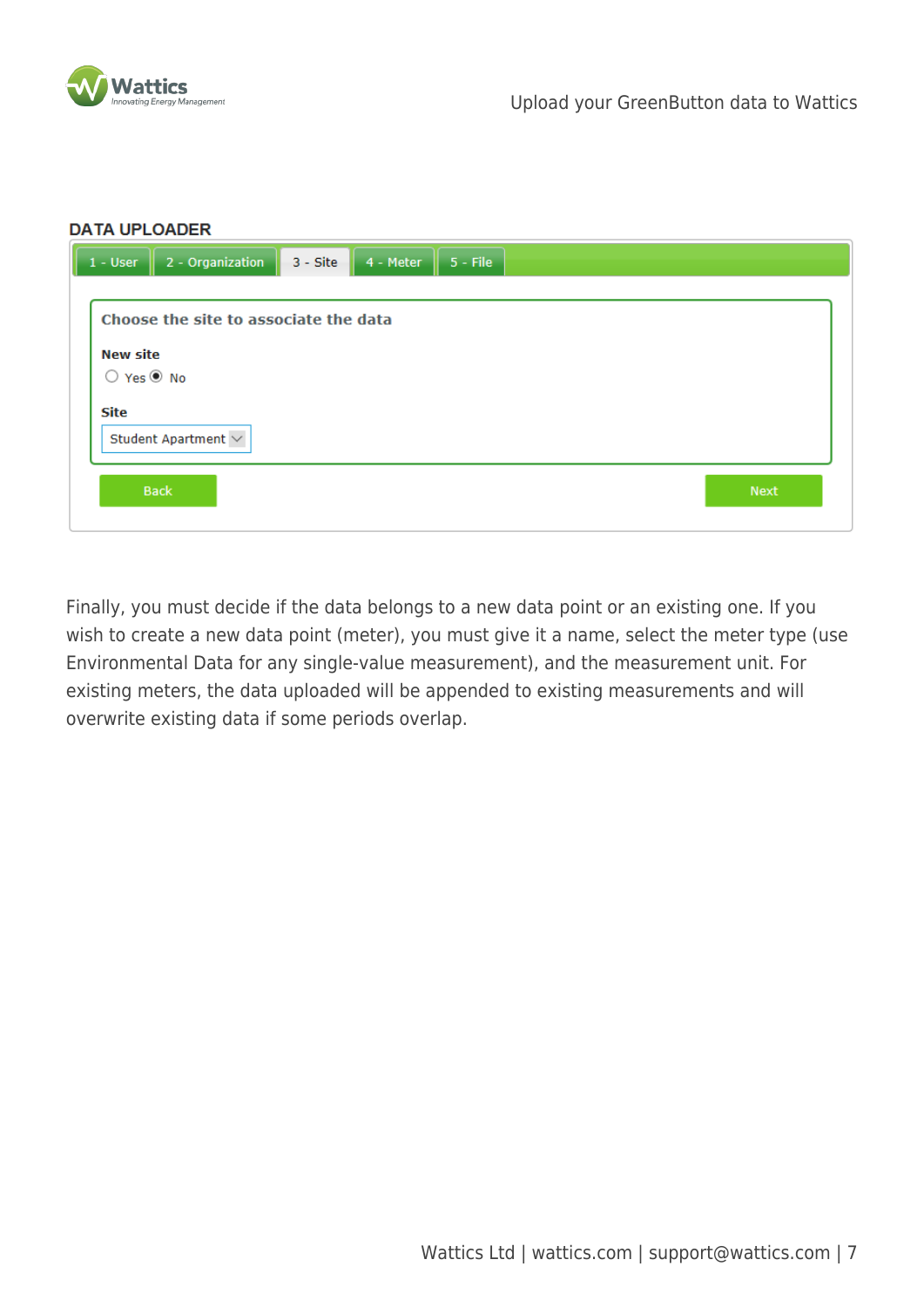

| $1 - User$                                                                                            | 2 - Organization<br>$5 -$ File<br>$3 - \text{Site}$<br>4 - Meter              |             |
|-------------------------------------------------------------------------------------------------------|-------------------------------------------------------------------------------|-------------|
| <b>New meter</b><br>$\odot$ Yes $\odot$ No<br>Name *<br>Gas Main<br>Electricity<br>Gas<br>Water<br>m3 | Choose the meter to associate the data<br>Environmental data<br>$\smallsmile$ |             |
|                                                                                                       | <b>Back</b>                                                                   | <b>Next</b> |
|                                                                                                       |                                                                               |             |

Time to upload your GreenButton file to the system. Click on the GreenButton XML button to get started.

## **DATA UPLOADER**

| $1 - User$ | 2 - Organization                 | $3 - Site$ | 4 - Meter  | $5 -$ File              |  |
|------------|----------------------------------|------------|------------|-------------------------|--|
|            | Select the file format to upload |            |            |                         |  |
|            |                                  |            |            |                         |  |
|            |                                  |            | <b>CSV</b> | <b>Green Button XML</b> |  |
|            | <b>Back</b>                      |            |            |                         |  |
|            |                                  |            |            |                         |  |

You can now upload your GreenButton XML file with the Upload button, and specify the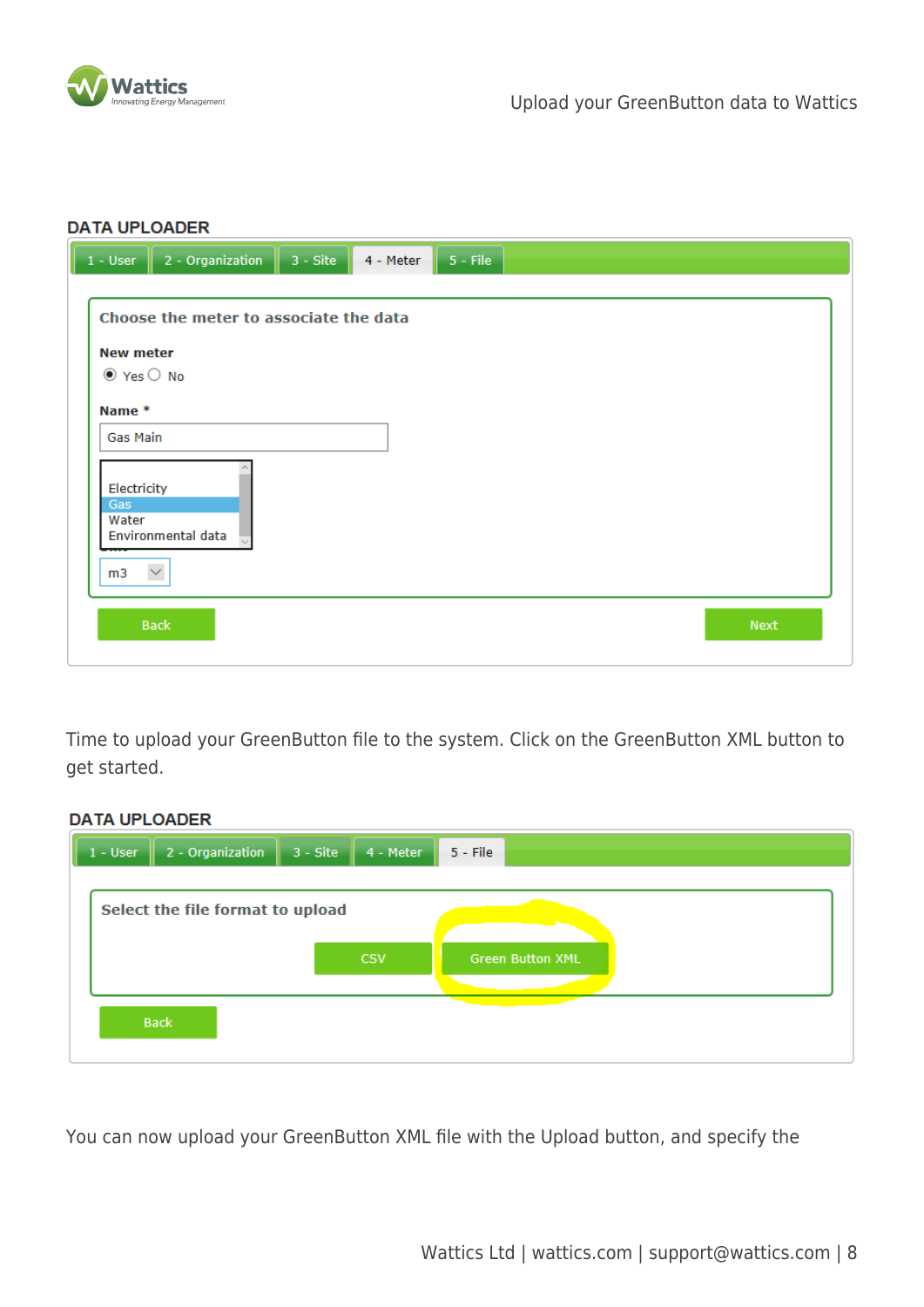

timezone where you building is located.

| <b>DATA UPLOADER</b> |                                                         |                                                      |                         |         |  |  |  |  |  |
|----------------------|---------------------------------------------------------|------------------------------------------------------|-------------------------|---------|--|--|--|--|--|
| $1 - User$           | 2 - Organization                                        | $3 - \text{Site}$<br>4 - Meter                       | $5 -$ File              |         |  |  |  |  |  |
|                      | Select the file format to upload                        |                                                      |                         |         |  |  |  |  |  |
|                      |                                                         | <b>CSV</b>                                           | <b>Green Button XML</b> |         |  |  |  |  |  |
|                      |                                                         |                                                      |                         |         |  |  |  |  |  |
|                      |                                                         | Select the Green Button XML file to upload<br>Browse |                         |         |  |  |  |  |  |
|                      | Please select the timezone for the data being uploaded: |                                                      |                         |         |  |  |  |  |  |
| US/Pacific           |                                                         | $\smallsmile$                                        |                         |         |  |  |  |  |  |
|                      | <b>Back</b>                                             |                                                      |                         | Proceed |  |  |  |  |  |

Click on the **Proceed** button and review all the information you have entered. Click on the **Confirm** button to start uploading data, or close the preview page to keep updating. Data upload may take a few minutes depending on how much data you are importing.

That's it, you can now go back to your dashboard and start analyzing the measurements freshly imported! [Contact us](http://www.wattics.com/contact) for more information on software fees.